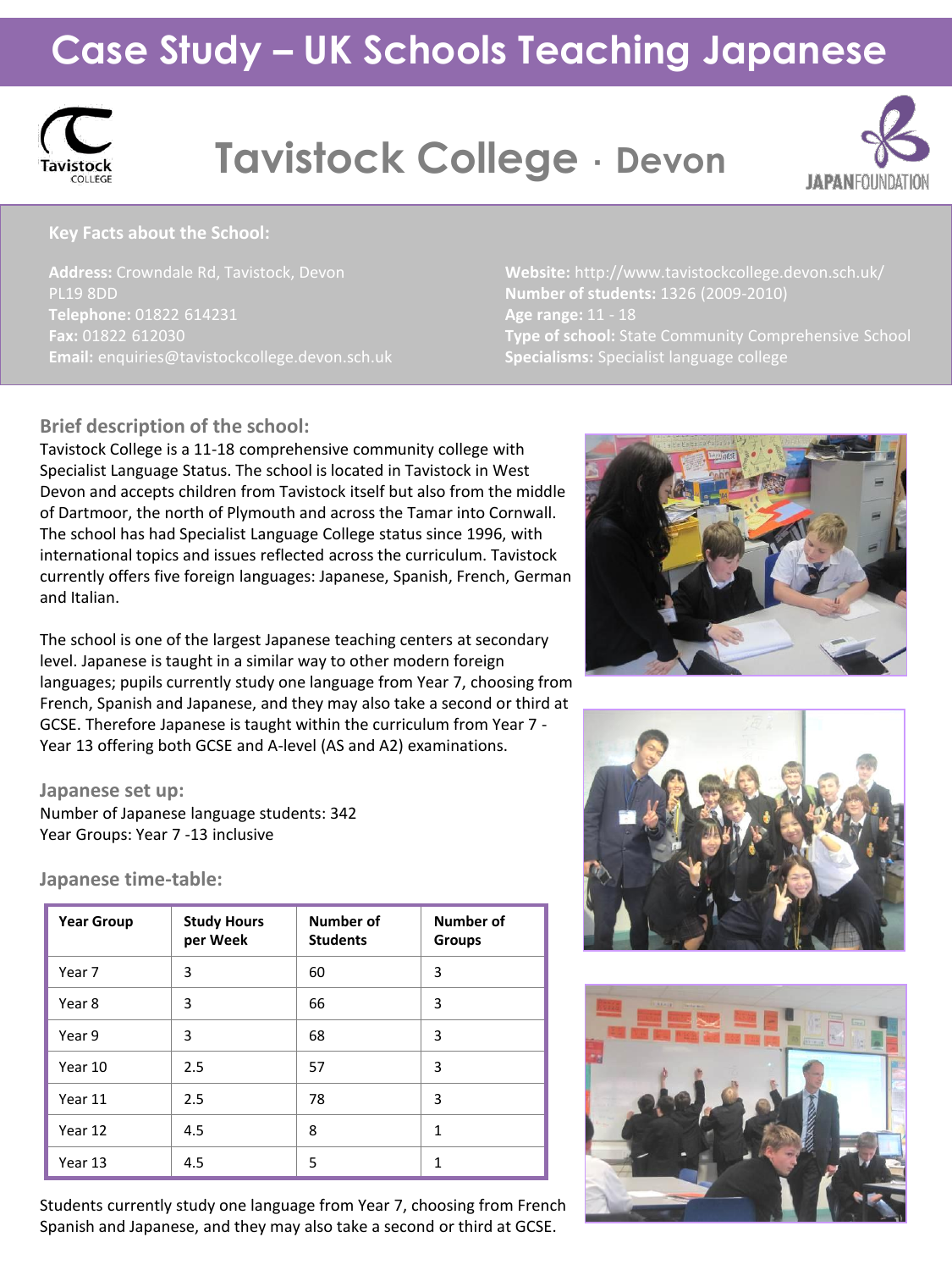#### **Benefits to the students:**

- 
- 
- 
- 







#### **Exams:**

**Overall GCSE results:**  $5$  A $*$ -C Grades = 57%

5 A\*-C Grades including Maths/English = 48% 2010

- 5 A\*-C Grades including Maths/English = 50% 2009
- 5 A\*-C Grades including Maths/English = 56% 2008

**Japanese Exam Results:**

Students studying Japanese may take Edexcel GCSE long course, AS and A2 exams:

2009 -10 GCSE A\*-C = 82%

 $AS/A2 A^* - G = 100\%$ 

In 2010, 46% of GCSE students achieved an  $A^*$  or A ( $A^*$  = 20%) These results were the best MFL results for the school.

#### **Budget:**

There is no set Budget for Japanese as money comes from the main MFL budget. The school has not purchased any new materials for the past two years, so the main expenses are staff costs and photocopying. The school has exchange with Edogawa Ward in Japan, but this is funded by parents and costs are kept down by having accommodation at host families. The current cost of the exchange programme is £1,300 per participant.

#### **History of Japanese**

In 1996 it was necessary to teach a non-European language to become a new Language College. The school selected Japanese as its non-European language and then used the extra funding from their Specialist Language College status to pay for a new Languages Block, including 16 new classrooms with interactive whiteboards. 3-4 of these classrooms are used solely for Japanese.

The Japanese department grew substantially to 6 teachers from 2003- 2006, but found this unsustainable due to the difficulty of hiring new Japanese Language teaching staff.

#### **Support:**

The school has benefited from supportive senior management and a long-term approach to teaching Japanese within the curriculum. In addition to the extra funding provided as a specialist language college, the school has also benefited from the following programmes:

- Funding from the Daiwa Foundation in 1998- 2001
- Funding from the Great Britain Sasakawa Foundation from 1998-2001
- Received materials from the Japan Foundation Donations Programme 1998-2006
- Tavistock always enters 50-80 students in the Nihongo Cup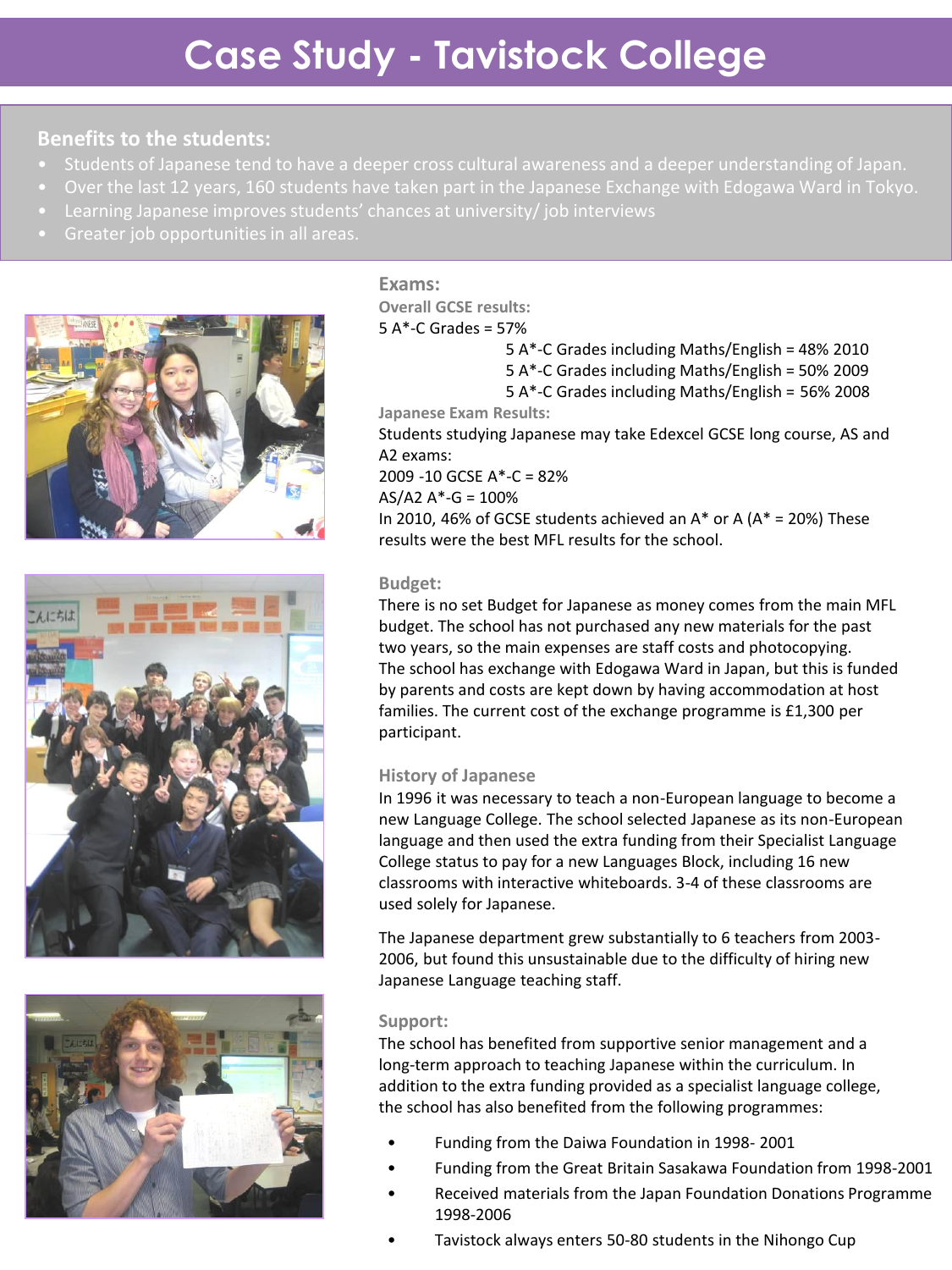### **Case Study - Tavistock College**







#### **Other Japan-related activities at Tavistock:**

The school holds Japan Days and Primary Language Days where primary school students come to take part in language and cultural activities. Japanese used to be taught regularly at 16 feeder primary language schools; however this was discontinued in 2009 due to insufficient Japanese language-speaking staff.

Tavistock students have the chance to go to Edogawa Ward, Japan as part of an exchange; there are also opportunities for students to host Japanese students that come to the UK as part of the exchange.

Students have also learned calligraphy and origami during cultural visits to the Japanese Embassy in London.

The college also has a jujitsu club where students can train in the Japanese martial art.

#### **Challenges of Japanese:**

One of the main challenges for teaching Japanese has been to continue to achieve comparatively good results in exams at all levels (GCSE, AS, A2.) As Japanese is now well established at the school, these results help to ensure the continued support of senior management.

The Japanese teaching staff admit that it was difficult to get parents, staff and senior management on board during the first few years, but now problems have shifted to maintaining momentum and finding enough quality teachers to maintain the subject.

#### **Japanese Teaching Staff 2010-2011:**

Tavistock currently employs 4 members of staff for Japanese. There are two non-native speakers that can teach both French and Japanese. In addition to this, there is a part-time non-native teacher as well as a native-speaking assistant.

#### Head of Japanese - Teaches 37 hours a fortnight

Was a participant on the JET programme before doing an MA in Japanese at Sheffield University. Completed a PGCE at Nottingham University in Japanese and French. Has taught at Tavistock since 1996. Teacher of Japanese - Teaches 42 hours a fortnight Also completes a PGCE at Nottingham University in Japanese and French. Taught at Tavistock in 2001-2003, then again since 2007. Part-time NQT Teacher of Japanese - Teaches 28 hours a fortnight Previously worked as a Japanese translator for the Ministry of Justice in Poland. Has been at Tavistock from 2009. Japanese native speaker

Currently helps with all Key Stages, and has been with the school since 2005.

#### **Long-term future: Long-term future:**

In Tavistock staff are aiming to consolidate their past successes and continue to have an excellent keen to maintain strong links and exchanges with Edogawa Ward near Tokyo.

### Advice to other schools in a similar position:<br>-

Ensure senior management has a long-term commitment to Japanese.